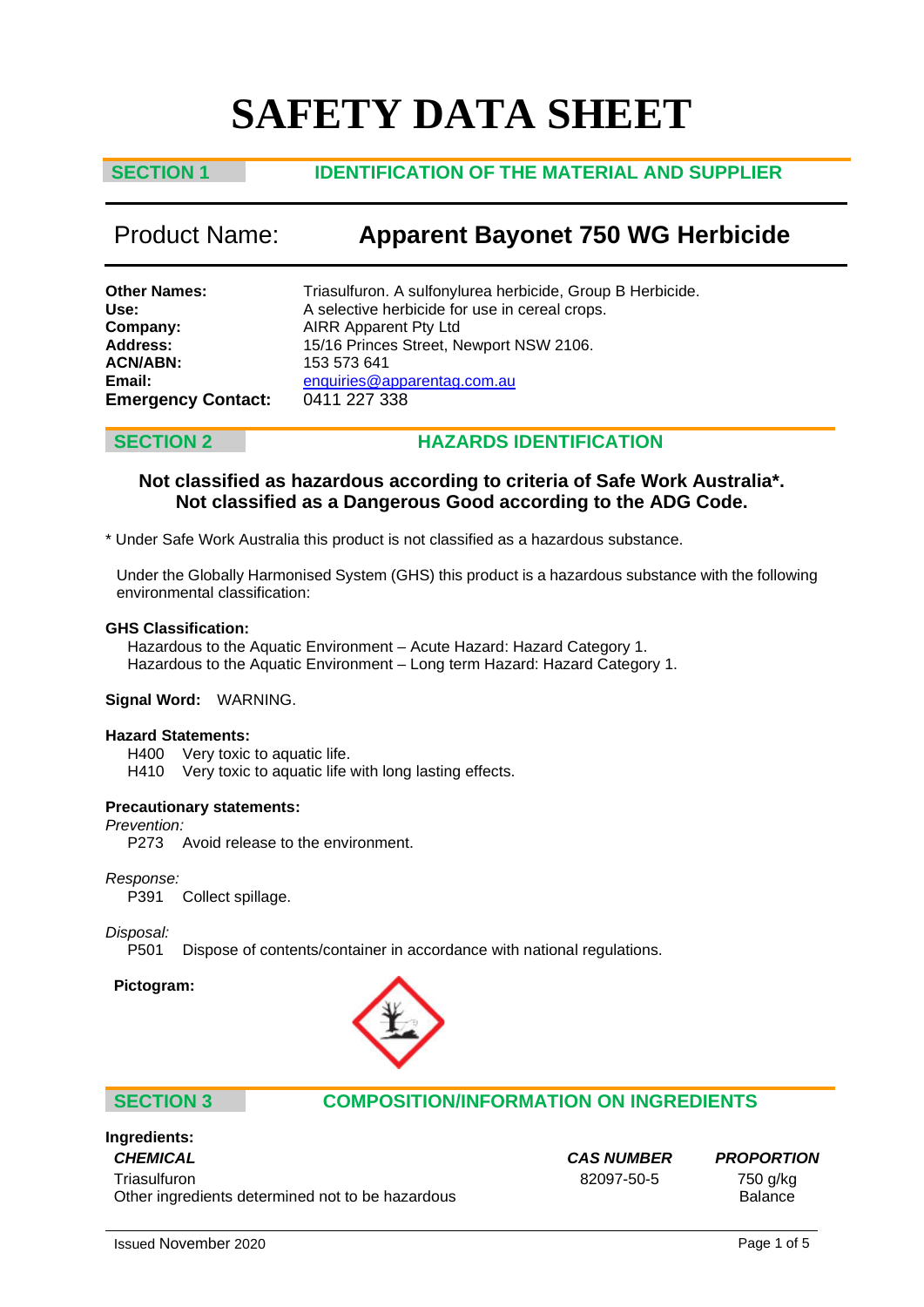**SECTION 4 FIRST AID MEASURES**

| <b>FIRST AID</b>         |                                                                                                                                                                                                                                                       |  |
|--------------------------|-------------------------------------------------------------------------------------------------------------------------------------------------------------------------------------------------------------------------------------------------------|--|
| Ingestion:               | If swallowed do not induce vomiting. Wash mouth with water and give water to drink. If<br>poisoning occurs, contact a Doctor or Poisons Information Centre. Phone 131 126.                                                                            |  |
| Eye contact:             | If in eyes, gently brush granules away immediately, and rinse with clean water until<br>chemical is removed. Seek medical advice. Ensure irrigation under eyelids by<br>occasionally lifting them. Do not try to remove contact lenses unless trained |  |
|                          | <b>Skin contact:</b> If on skin gently brush granules away. Wash skin with soap and water. Irritation of the<br>skin is not expected, however if irritation occurs and persists, seek medical advice.<br>Launder contaminated clothing before re-use. |  |
| Inhalation:              | Remove to fresh air and observe until recovered. If effects persist, seek medical advice.                                                                                                                                                             |  |
| <b>Advice to Doctor:</b> | No specific antidote is available. If poisoning is suspected apply symptomatic<br>therapy.                                                                                                                                                            |  |

**SECTION 5 FIRE FIGHTING MEASURES** 

**Specific Hazard:** Generally considered a low risk. Not flammable. This product, if scattered, may form flammable or explosive dust clouds in air.

**Extinguishing media:** Product will burn but propagates flame with difficulty. Extinguish fire using carbon dioxide, dry chemical or foam. If not available, use waterfog or fine water spray but ensure all runoff is contained. Contain all runoff. For small fires consider letting fire burn itself out as water may increase the area contaminated.

**Hazards from combustion products:** On heating will emit toxic fumes. Firefighters to wear selfcontained breathing apparatus and suitable protective clothing if risk to of exposure to vapour or smoke.

**Precautions for fire-fighters and special protective equipment:** Isolate fire area. Evacuate downwind residents. Wear full protective clothing and self-contained breathing apparatus. Do not breathe smoke or vapours generated.

**Explosion hazard:** Avoid generating dust, particularly clouds of dust in a confined or unventilated space as dusts may form an explosive mixture with air, and any source of ignition, ie. flame or spark, may cause fire or explosion. Dust clouds generated by the fine grinding of the solid are a particular hazard; accumulations of fine dust (420 micron or less) may burn rapidly and fiercely if ignited. Once ignition has been initiated larger particles up to 1400 microns diameter will contribute to the propagation of an explosion.

# **SECTION 6 ACCIDENTAL RELEASE MEASURES**

**Emergency procedures:** Accidental release: In the event of a major spill, prevent spillage from entering drains or water courses. As a minimum, wear overalls, goggles and gloves. Suitable materials for protective clothing include rubber, PVC. If there is a significant chance that dust is likely to build up in the cleanup area, the use of a respirator is recommended. Remove all sources of ignition.

Large spills should be dyked or covered to prevent dispersal. If possible, granules may be recovered and used for their intended use. Vacuum shovel or pump spilled material into an approved container and dispose of waste as per the requirements of Local or State Waste Management Authorities. Keep out animals and unprotected persons.

**Material and methods for containment and cleanup procedures:** To clean spill area, tools and equipment, wash with a solution of soap, water and acetic acid/vinegar. Follow this with a neutralisation step of washing the area with a bleach or caustic soda ash solution. Finally, wash with a strong soap and water solution. Absorb, as above, any excess liquid and add both solutions to the drums of waste already collected.

If a significant quantity of material enters drains, advise emergency services. Thoroughly launder protective clothing before storage or re-use.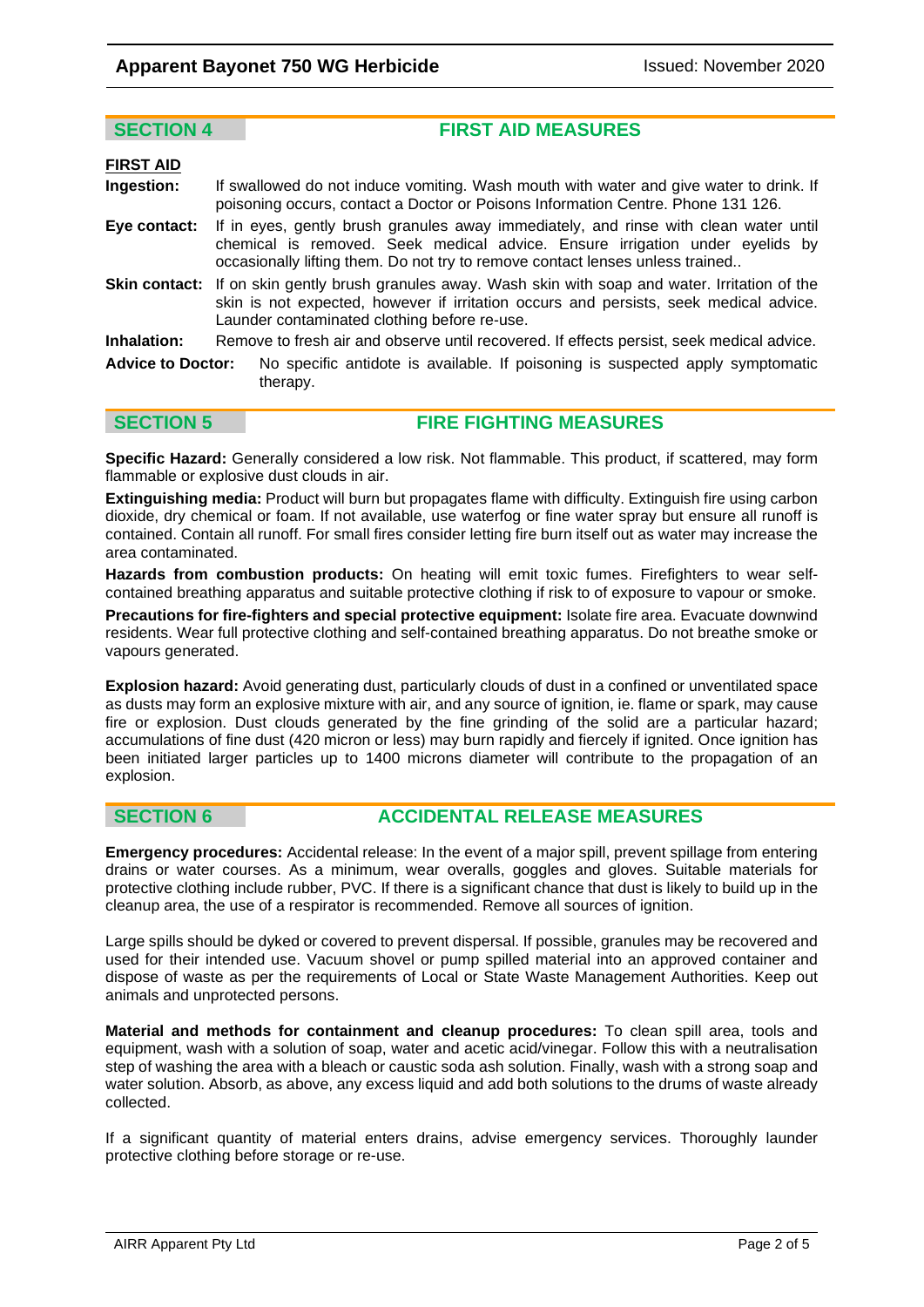**SECTION 7 HANDLING AND STORAGE** 

**Precautions for Safe Handling:** No smoking, eating or drinking should be allowed where material is used or stored. Keep out of reach of children. Avoid contact with eyes and skin. DO NOT inhale spray mist. Wash hands after use.

**Conditions for Safe Storage:** Not classified as a Dangerous Good. Store in the closed, original container in a well ventilated area away from children, animals, food, feedstuffs, seed and fertilisers. Do not store for prolonged periods in direct sunlight.

# **SECTION 8 EXPOSURE CONTROLS / PERSONAL PROTECTION**

### **Exposure Guidelines:**

No exposure limits have been assigned by Safe Work Australia to the ingredients in this product.

### **Biological Limit Values:**

No biological limit allocated.

### **Engineering controls:**

No special ventilation requirements are normally necessary for this product. Keep containers closed when not in use.

### **Personal Protective Equipment (PPE):**

General: Avoid contact with eyes and skin. DO NOT inhale spray mist. Wash hands after use. Although no specific personal protective equipment is required it is good occupational practice to wear suitable personal protective equipment such as overalls and chemical resistant gloves. Avoid contact with eyes and skin.

Personal Hygiene: Clean water should be available for washing in case of eye or skin contamination. Wash skin before eating, drinking or smoking. Shower at the end of the workday.

| <b>SECTION 9</b> | <b>PHYSICAL AND CHEMICAL PROPERTIES</b> |
|------------------|-----------------------------------------|
|                  |                                         |

| Appearance:                 | Grey to beige free flowing granules.              |
|-----------------------------|---------------------------------------------------|
| Odour:                      | Mild non-specific odour.                          |
| <b>Freezing point:</b>      | No data (product is a solid at room temperature). |
| <b>Solubility in Water:</b> | Disperses in water.                               |
| pH:                         | No data available.                                |
| <b>Flammability:</b>        | Not flammable.                                    |
| <b>Corrosive hazard:</b>    | Not corrosive.                                    |
| <b>Poisons Schedule:</b>    | Not a scheduled poison.                           |
| <b>Formulation type:</b>    | Water Dispersible Granule (WG).                   |
|                             |                                                   |

# **SECTION 10 STABILITY AND REACTIVITY**

**Chemical Stability:** Product is considered stable in ambient conditions for a period of at least 2 years after manufacture.

**Conditions to avoid:** Do not store for prolonged periods in direct sunlight.

**Incompatible materials:** Strong oxidising agents.

**Hazardous decomposition products:** When involved in a fire will emit toxic and noxious fumes.

**Hazardous reactions:** No particular reactions to avoid.

# **SECTION 11 TOXICOLOGICAL INFORMATION**

No specific data is available for this product as no toxicity tests have been conducted on this product. Information presented is our best judgement based on similar products and/or individual components. As with all products for which limited data is available, caution must be exercised through the use of protective equipment and handling procedures to minimise exposure.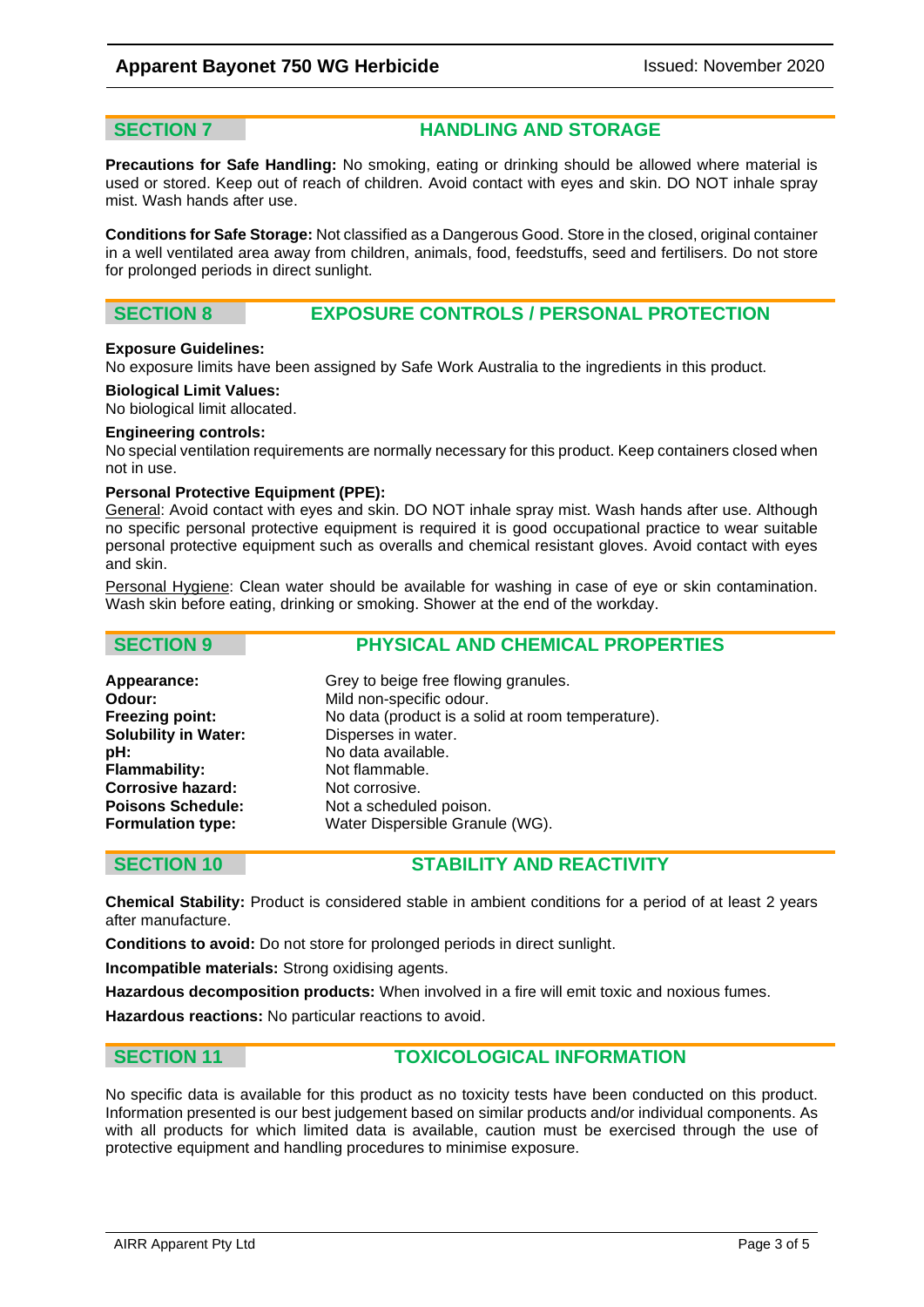# **SECTION 11 TOXICOLOGICAL INFORMATION** (Continued)

# *Potential Health Effects:*

### **ACUTE EFFECTS**

Swallowed: Acute oral  $LD_{50} > 5000$  mg/kg. Low toxicity.

- Eye: This product may cause physical eye irritation. Symptoms may include stinging and reddening of eyes and watering. This product is not an eye irritant.
- Skin: This product is not a skin irritant and does not cause skin sensitisation. Acute dermal  $LD_{50}$  > 2000 mg/kg. Low toxicity.

Inhaled:  $LC_{50} > 5.18$  mg/L/4hr. Low toxicity.

### **LONG TERM EXPOSURE:**

**Chronic toxicity:** The following information is from repeated or prolonged exposure that occurred at higher levels than what would be expected in normal use: No evidence of mutagenic, carcinogenic, teratogenic or reproductive effects were noted. *Endocrine disruption:* Triasulfuron does not belong to a class of chemicals known or suspected of having adverse effects on the endocrine system. There was no effect of triasulfuron on reproductive performance in a 2-generation rat reproduction study.

# **SECTION 12 ECOLOGICAL INFORMATION**

**Environmental Toxicology:** Low toxicity to birds with an Oral LD<sub>50</sub> > 2150 mg/kg (quail and duck). Low to moderate toxicity to rainbow trout LC<sub>50</sub> (96 hr) > 100 mg/L and *Daphnia magna* (water flea) EC<sub>50</sub> > 100 mg/L. Very toxic to algae EC<sub>50</sub> (5-14 days) green *selenastrum* 0.035 mg/L. EC<sub>50</sub> (5-14 day) Algae, *scenedesmus*: 0.77 mg/L, EC50 (5-14 day) Algae, *anabaena*: 1.7 mg/L, EC50 (5-14 day) Algae, *navicula*:  $> 100$  mg/L. Low toxicity to bees LD<sub>50</sub>  $> 100$  µg/bee and earthworms LC<sub>50</sub>  $> 1000$  mg/kg. Considered to be very toxic to aquatic organisms.

**Environmental Fate:** Animals mainly excrete Triasulfuron in urine in an unchanged form. DT<sub>50</sub> in forage is approx. 3 days. Degradation in soil is dependent on soil type, pH and temperature and moisture. Median  $DT_{50}$  = 19 days

# **SECTION 13 DISPOSAL CONSIDERATIONS**

**Spills and Disposal:** Persons involved in cleanup require adequate skin protection - see section 8. Keep out animals and unprotected persons. Keep material out of streams and sewers. Vacuum, shovel or pump waste into an approved drum. Dispose of drummed wastes, including decontamination solution in accordance with the requirements of Local or State Waste Management Authorities.

**Disposal of empty containers:** Triple-rinse containers before disposal. Add rinsings to spray tank. Do not dispose of undiluted chemicals on site. If recycling, replace cap and return clean containers to recycler or designated collection point. If not recycling, break, crush, or puncture and deliver empty packaging to an approved waste management facility. If an approved waste management facility is not available, bury the empty packaging 500 mm below the surface in a disposal pit specifically marked and set up for this purpose, clear of waterways, desirable vegetation and tree roots, in compliance with relevant local, state or territory government regulations. Do not burn empty containers or product.

# **SECTION 14 TRANSPORT INFORMATION**

**Road & Rail Transport:** Apparent Bayonet 750 WG Herbicide is exempt from classification as a Dangerous Good in packs less than 3,000 kg or litres under the Australian Code for the Transport of Dangerous Goods by Road and Rail. For bulk shipments this product is a class 9, UN 3082. (See special provision AU01).

**Marine and Air Transport:** This product is classified as a Marine Pollutant according to International Maritime Dangerous Goods (IMDG) Code and the International Air transport Association (IATA). If transporting by sea or air the following Dangerous Goods Classification applies:-

UN 3082, Class 9 (Miscellaneous Dangerous Goods), Packing Group III, Proper Shipping Name ENVIRONMENTALLY HAZARDOUS SUBSTANCE, SOLID, N.O.S. (Contains Triasulfuron). Hazchem code 2Z. Hazard Identification Number (HIN) 90. Australian Standards Initial Emergency Response Guide No. 47.